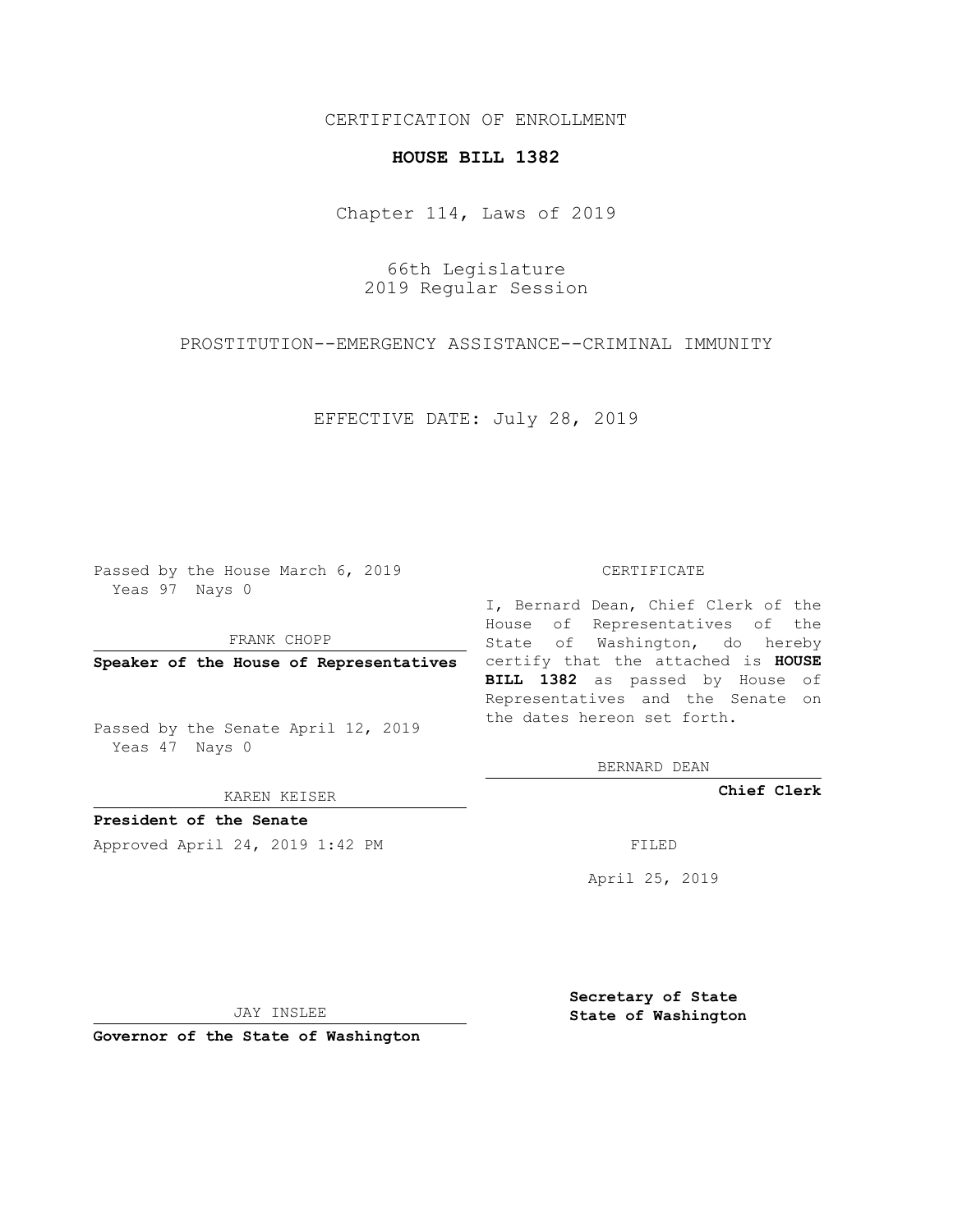## **HOUSE BILL 1382**

Passed Legislature - 2019 Regular Session

**State of Washington 66th Legislature 2019 Regular Session**

**By** Representatives Pellicciotti, Kraft, Macri, Goodman, Doglio, Pettigrew, Ormsby, Jinkins, Stanford, Appleton, and Riccelli

Read first time 01/21/19. Referred to Committee on Public Safety.

1 AN ACT Relating to increasing access to emergency assistance for 2 victims by providing immunity from prosecution for prostitution 3 offenses in some circumstances; and adding a new section to chapter 9A.88 RCW.4

5 BE IT ENACTED BY THE LEGISLATURE OF THE STATE OF WASHINGTON:

6 NEW SECTION. **Sec. 1.** A new section is added to chapter 9A.88 7 RCW to read as follows:

 (1) A person acting in good faith who seeks emergency assistance for a victim of an offense included in subsection (4) of this section may not be charged or prosecuted for prostitution under RCW 9A.88.030, or an equivalent municipal ordinance, if the evidence for the charge of prostitution was obtained as a result of the person 13 seeking emergency assistance.

 (2) A person who is a victim of an offense included in subsection (4) of this section and is seeking emergency assistance on account of the offense may not be charged or prosecuted for prostitution under RCW 9A.88.030, or an equivalent municipal ordinance, if the evidence for the charge of prostitution was obtained as a result of the need 19 for emergency assistance.